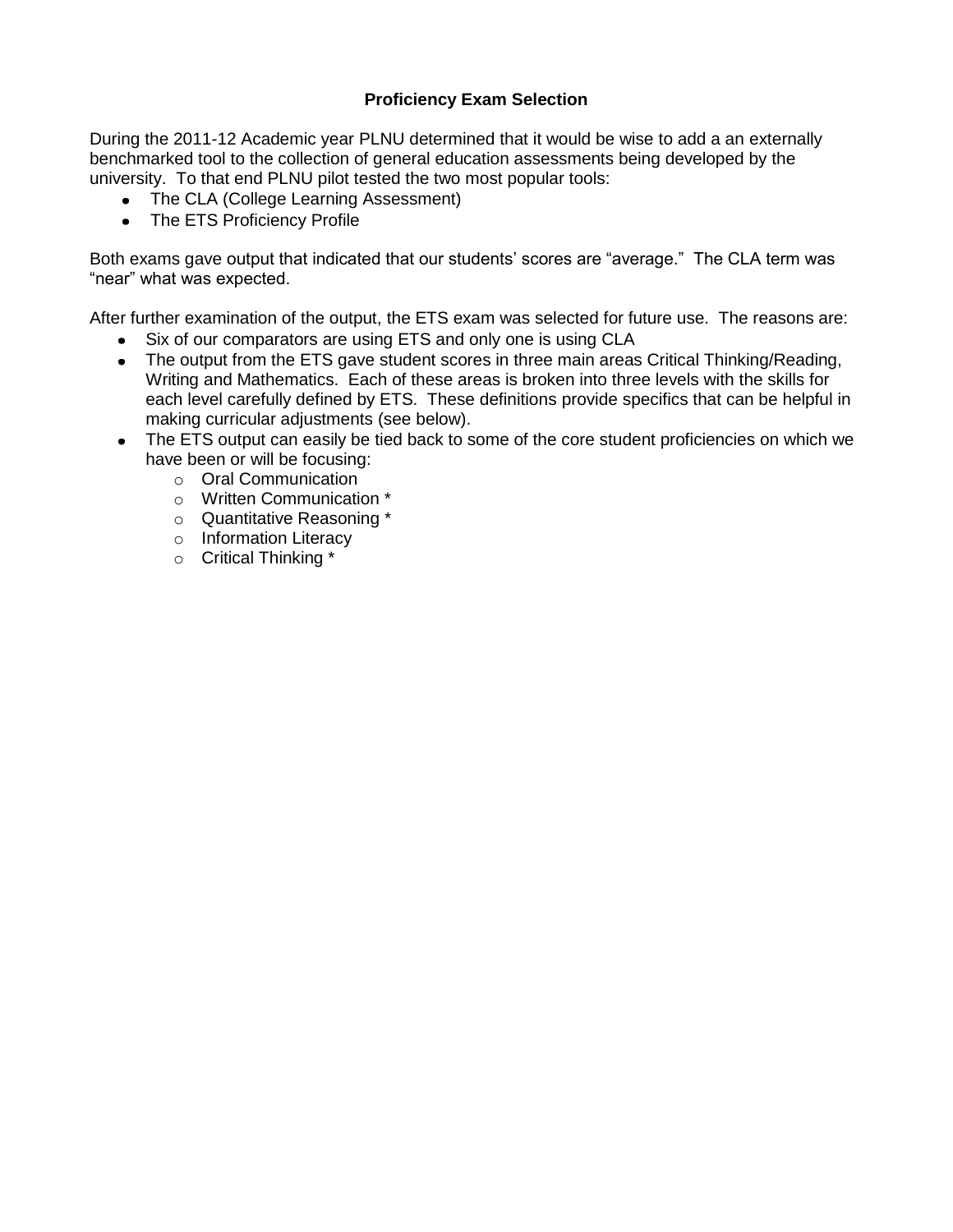# **Reading/Critical Thinking**

## **Level 1**

Students who are proficient can:

- recognize factual material explicitly presented in a reading passage
- understand the meaning of particular words or phrases in the context of a reading passage

## **Level 2**

Students who are proficient can:

- synthesize material from different sections of a passage
- recognize valid inferences derived from material in the passage
- identify accurate summaries of a passage or of significant sections of the passage
- understand and interpret figurative language
- discern the main idea, purpose or focus of a passage or a significant portion of the passage

## **Level 3/Critical Thinking**

Students who are proficient can:

- evaluate competing causal explanations
- evaluate hypotheses for consistency with known facts
- determine the relevance of information for evaluating an argument or conclusion
- determine whether an artistic interpretation is supported by evidence contained in a work
- recognize the salient features or themes in a work of art
- evaluate the appropriateness of procedures for investigating a question of causation
- evaluate data for consistency with known facts, hypotheses or methods
- recognize flaws and inconsistencies in an argument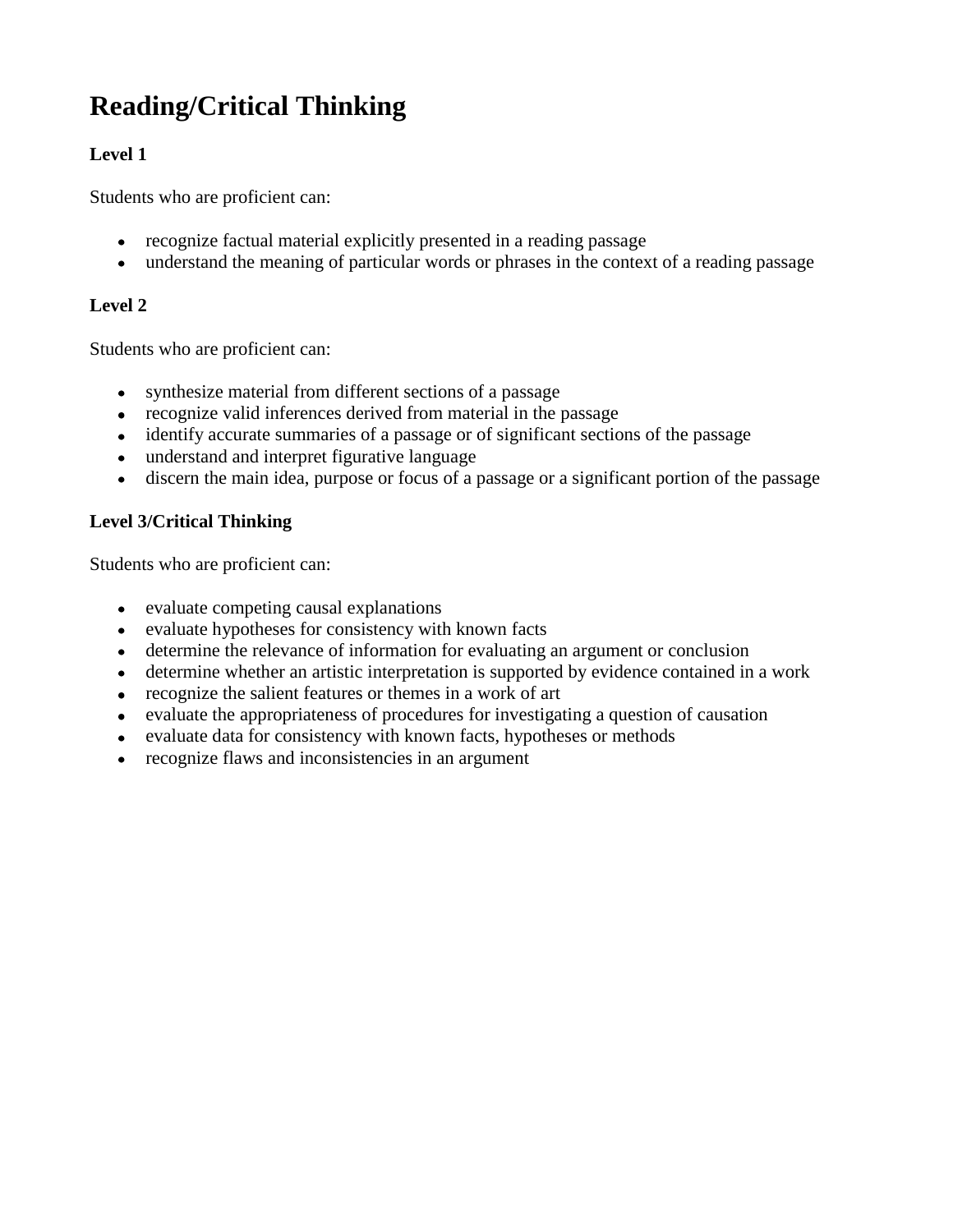# **Writing Skills**

## **Level 1**

Students who are proficient can:

- recognize agreement among basic grammatical elements (e.g., nouns, verbs, pronouns and conjunctions)
- recognize appropriate transition words
- recognize incorrect word choice
- order sentences in a paragraph
- order elements in an outline

#### **Level 2**

Students who are proficient can:

- incorporate new material into a passage
- recognize agreement among basic grammatical elements (e.g., nouns, verbs, pronouns and conjunctions) when these elements are complicated by intervening words or phrases
- combine simple clauses into single, more complex combinations
- recast existing sentences into new syntactic combinations

#### **Level 3**

Students who are proficient can:

- discriminate between appropriate and inappropriate use of parallelism
- discriminate between appropriate and inappropriate use of idiomatic language
- recognize redundancy
- discriminate between correct and incorrect constructions
- recognize the most effective revision of a sentence